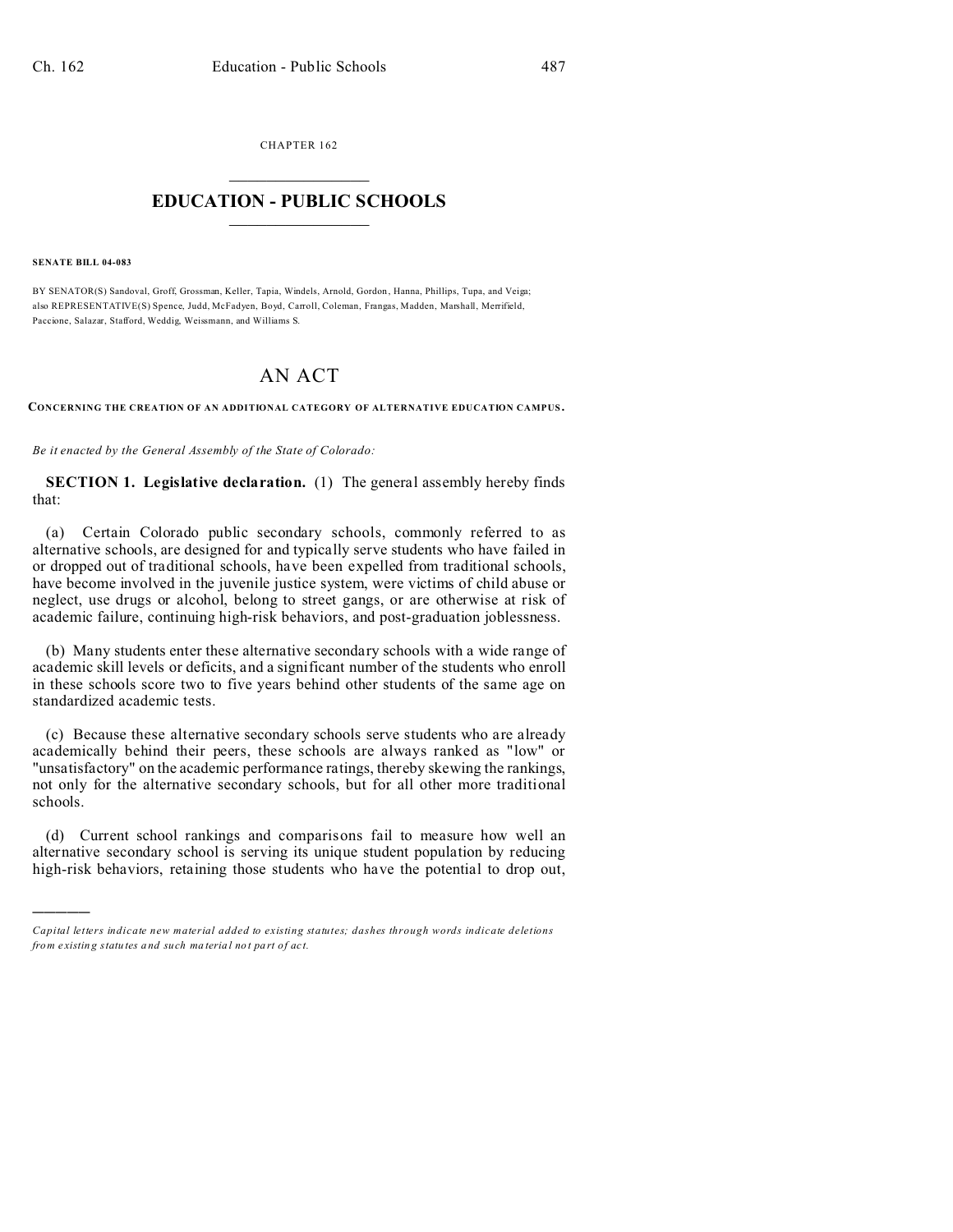achieving adequate yearly progress for each student, and improving post-graduation performance.

(e) These alternative secondary schools do not meet the current statutory definition of an "alternative education campus" and further should be held to different accountability measures than other alternative education campuses.

(f) These alternative secondary schools should be subject to alternative accountability measures, including those based upon the educational growth over time in the school that their students achieve per year of instruction.

(g) The accreditation of these alternative secondary schools should reflect these alternative accountability measures and other positive educational indicators such as measurable reductions in high-risk behaviors.

**SECTION 2.** The introductory portion to 22-7-604.5 (1) and 22-7-604.5 (1) (a) (VI) (B) and (1) (a) (VI) (C), Colorado Revised Statutes, are amended, and the said  $22-7-604.5$  (1) (a) (VI) is further amended BY THE ADDITION OF A NEW SUB-SUBPARAGRAPH, to read:

**22-7-604.5. Alternative education campuses - criteria - application.** (1) On or before September 1, 2002, AND ON OR BEFORE JULY 1, 2004, FOR SCHOOLS QUALIFYING UNDER SUB-SUBPARAGRAPH (D) OF SUBPARAGRAPH (VI) OF PARAGRAPH (a) OF THIS SUBSECTION (1), the state board shall adopt rules specifying the criteria and application process for a school to be designated an alternative education campus. Such rules shall include but need not be limited to:

(a) Criteria that a school must meet to be designated an alternative education campus, including but not limited to the following:

(VI) (B) Serving a student population, more than ninety-five percent of whom have an individual education program pursuant to section 22-20-108; except that such school shall establish a public process that will provide for accountability;  $\sigma$ 

(C) Serving students who attend on a part-time basis and who come from other schools where such part-time students are counted in the enrollment of the other school; except that the results of the assessments administered pursuant to section 22-7-409 of all part-time students AND HIGH-RISK STUDENTS AS DEFINED IN SUBSECTION (1.5) OF THIS SECTION shall be used in calculating the academic performance and academic improvement ratings of the school for which the student is counted for enrollment purposes; OR

(D) SERVING A STUDENT POPULATION IN WHICH MORE THAN NINETY-FIVE PERCENT OF THE STUDENTS MEET THE DEFINITION OF A HIGH-RISK STUDENT CONTAINED IN SUBSECTION(1.5) OF THIS SECTION; EXCEPT THATTHEREQUEST FOR DESIGNATION FOR SUCH A SCHOOL SHALL ALSO INCLUDE ACCOUNTABILITY MEASURES MEETING THE STANDARDS ESTABLISHED IN PARAGRAPH (a) OF SUBSECTION (2.5) OF THIS SECTION.

**SECTION 3.** 22-7-604.5, Colorado Revised Statutes, is amended BY THE ADDITION OF THE FOLLOWING NEW SUBSECTIONS to read: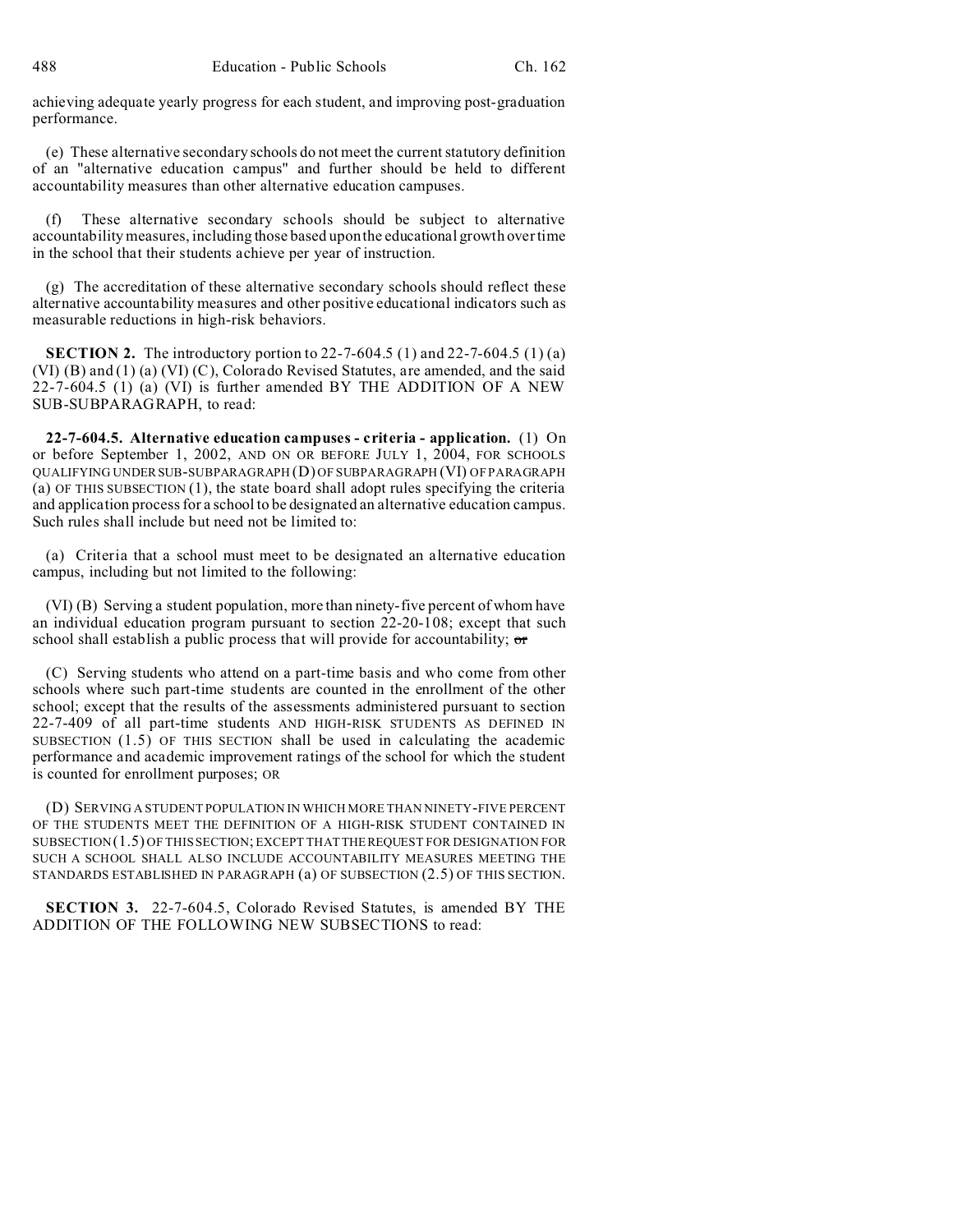**22-7-604.5. Alternative education campuses - criteria - application.** (1.5) AS USED IN THIS SECTION, UNLESS THE CONTEXT OTHERWISE REQUIRES, A "HIGH-RISK STUDENT" MEANS A STUDENT ENROLLED IN A SECONDARY SCHOOL WHO:

(a) HAS BEEN COMMITTED TO THE DEPARTMENT OF HUMAN SERVICES FOLLOWING ADJUDICATION AS A JUVENILE DELINQUENT OR IS IN DETENTION AWAITINGDISPOSITION OF CHARGES THAT MAY RESULT IN COMMITMENT TO THE DEPARTMENT OF HUMAN SERVICES;

(b) HAS DROPPED OUT OF SCHOOL OR HAS NOT BEEN CONTINUOUSLY ENROLLED AND REGULARLY ATTENDING SCHOOL FOR AT LEAST ONE SEMESTER PRIOR TO ENROLLING IN HIS OR HER CURRENT SCHOOL;

(c) HAS BEEN EXPELLED FROM SCHOOL OR ENGAGED IN BEHAVIOR THAT WOULD JUSTIFY EXPULSION;

(d) HAS A DOCUMENTED HISTORY OF PERSONAL DRUG OR ALCOHOL USE OR HAS A PARENT OR GUARDIAN WITH A DOCUMENTED DEPENDENCE ON DRUGS OR ALCOHOL;

(e) HAS A DOCUMENTED HISTORY OF PERSONAL STREET GANG INVOLVEMENT OR HAS AN IMMEDIATE FAMILY MEMBER WITH A DOCUMENTED HISTORY OF STREET GANG INVOLVEMENT;

(f) HAS A DOCUMENTED HISTORY OF CHILD ABUSE OR NEGLECT;

(g) HAS A PARENT OR GUARDIAN IN PRISON OR ON PAROLE OR PROBATION;

(h) HAS A DOCUMENTED HISTORY OF DOMESTIC VIOLENCE IN THE IMMEDIATE FAMILY; OR

(i) HAS A DOCUMENTED HISTORY OF REPEATED SCHOOL SUSPENSIONS; OR

(j) IS A PARENT OR PREGNANT WOMAN UNDER THE AGE OF TWENTY YEARS.

(2.5) (a) IN ADDITION TO THE REQUIREMENTS ESTABLISHED PURSUANT TO PARAGRAPH (a) OF SUBSECTION (1) OF THIS SECTION, AN APPLICATION FOR DESIGNATION AS AN ALTERNATIVE EDUCATION CAMPUS FOR A SCHOOL QUALIFYING UNDER SUB-SUBPARAGRAPH (D) OF SUBPARAGRAPH (VI) OF PARAGRAPH (a) OF SUBSECTION (1) OF THIS SECTION SHALL INCLUDE AN AGREEMENT TO DEMONSTRATE INITIAL BASELINE LEVELS OF AND MEASURABLE ANNUAL BENCHMARKS ON:

(I) AT LEAST ONE MEASURE OF STUDENT ACADEMIC PERFORMANCE WHICH MEASURES THE EDUCATIONAL GROWTH A STUDENT ACHIEVES DURING ONE YEAR OF ENROLLMENT IN THE SCHOOL AND WHICH SHALL BE BASED UPON:

(A) ACADEMIC PROGRESS OF INDIVIDUAL STUDENTS OR GROUPS OF STUDENTS ON THE ASSESSMENTS ADMINISTERED PURSUANT TO SECTION 22-7-409, IF APPLICABLE; AND

(B) ACADEMIC PROGRESS OF INDIVIDUAL STUDENTS OR GROUPS OF STUDENTS ON OTHER STANDARDIZED ASSESSMENTS PROPOSED IN THE APPLICATION AND APPROVED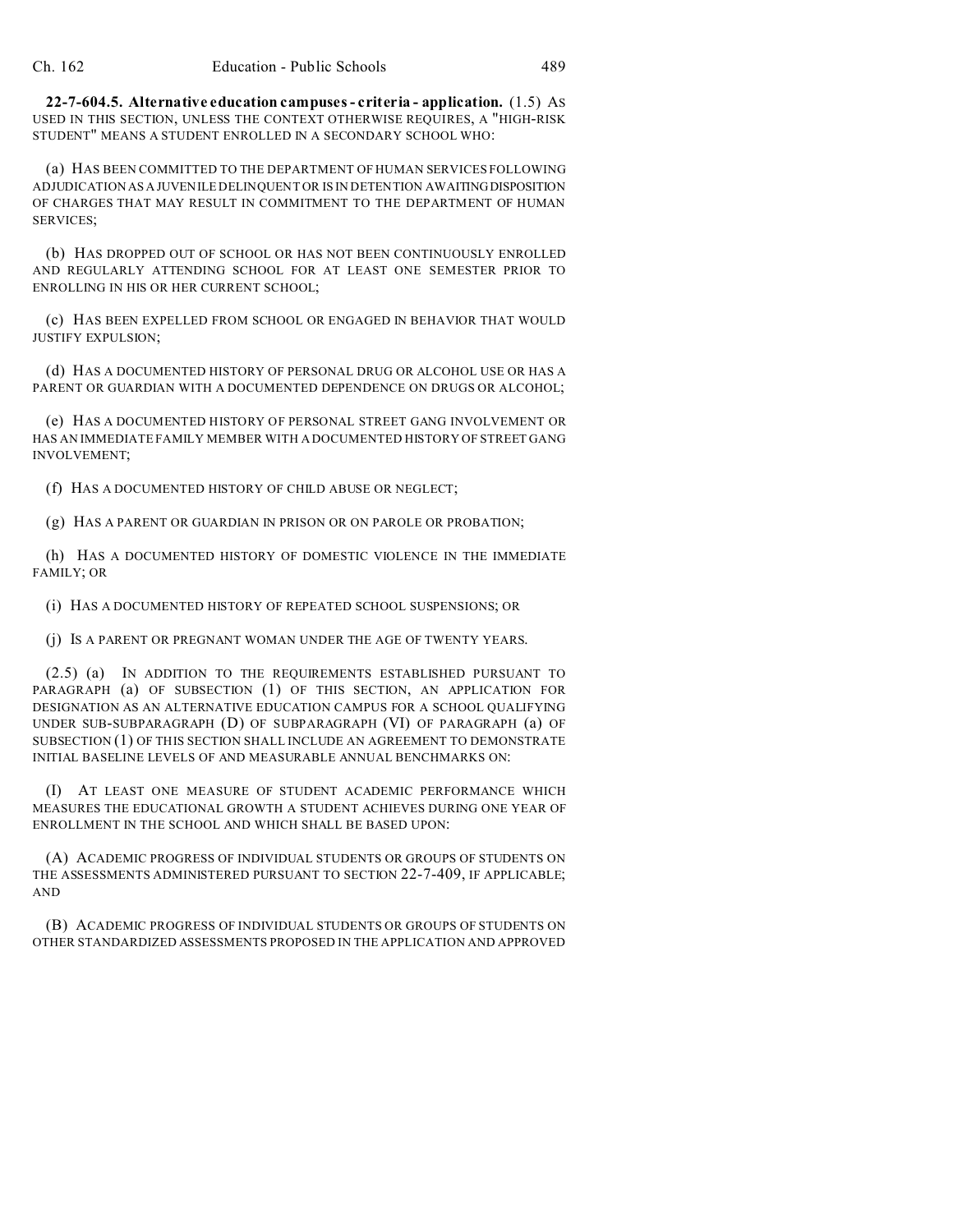## BY THE STATE BOARD;

(II) OTHER MEASURES OF STUDENT ACADEMIC PROGRESS THAT SHALL INCLUDE ONE OR MORE OF THE FOLLOWING: GRADE PROMOTION; SECONDARY SCHOOL DROPOUT RATES; GED SECTIONS ATTEMPTED; COURSE OR CREDIT COMPLETION; GRADUATION; GED COMPLETION; OR OTHER INDICATORS PROPOSED IN THE APPLICATION AND APPROVED BY THE STATE BOARD; AND

(III) MEASURES OF NONACADEMIC OR BEHAVIORAL IMPROVEMENT APPROPRIATE FOR THE PURPOSES OF EACH PARTICULAR SCHOOL, INCLUDING BUT NOT LIMITED TO AVERAGE DAILY ATTENDANCE, STUDENT POST-MATRICULATION RATES OF ENROLLMENT, ENLISTMENT, OR EMPLOYMENT, RATES OF STABILITY OR RETENTION, REDUCED RATES OF SUSPENSION OR OTHER DISCIPLINE, OR ATTENDANCE RATES.

(b) AS A CONDITION TO RECEIVING A DESIGNATION AS AN ALTERNATIVE EDUCATION CAMPUS UNDER SUBPARAGRAPH (VI) OF PARAGRAPH (a) OF SUBSECTION (1) OF THIS SECTION, THE STATE BOARD AND THE SCHOOL SHALL AGREE TO A DATE BY WHICH, IF THE SCHOOL HAS NOT DEMONSTRATED ACCOMPLISHMENT OF THE ANNUAL BENCHMARKS AGREED TO IN THE APPLICATION FOR DESIGNATION, THE SCHOOL DISTRICT IN WHICH SUCH SCHOOL IS LOCATED SHALL BE REQUIRED TO SUBMIT A SCHOOL IMPROVEMENT PLAN PURSUANT TO SECTION 22-7-609.

(c) NOTWITHSTANDING THE PROVISIONS OF SECTION  $22-7-605(4)$  (b),  $(4)$  (c),  $(8)$ (a), (8) (b), AND (8) (d), THE SCHOOL ACCOUNTABILITY REPORT FOR AN ALTERNATIVE EDUCATION CAMPUS QUALIFYING UNDER SUB-SUBPARAGRAPH (D) OFSUBPARAGRAPH (VI) OF PARAGRAPH (a) OF SUBSECTION (1) OF THIS SECTION:

(I) SHALL INCLUDE, FOLLOWING THE WORDS: "OVERALL ACADEMIC PERFORMANCE" AND FOLLOWING THE WORDS "ACADEMIC IMPROVEMENT: RATING CALCULATED PURSUANT TO SECTION 22-7-604 (6)", IN PLACE OF BOTH RATINGS REQUIRED UNDER SECTION 22-7-605 (4) (b), THE WORDS "ALTERNATIVE EDUCATION CAMPUS";

(II) SHALL NOT INCLUDE THE COMPARISON REQUIRED BY SECTION 22-7-605 (4) (c); AND

(III) SHALL NOT INCLUDE THE RATINGS REQUIRED BY SECTION 22-7-605 (8) (a) AND  $(8)$  (b) AND SHALL NOT INCLUDE THE LANGUAGE SPECIFIED IN SECTION 22-7-605 (8) (d).

(d) FOR AN ALTERNATIVE EDUCATION CAMPUS QUALIFYING UNDER SUB-SUBPARAGRAPH (D) OF SUBPARAGRAPH (VI) OF PARAGRAPH (a) OF SUBSECTION (1) OF THIS SECTION, THE MEASURE OR MEASURES ADOPTED PURSUANT TO SUBPARAGRAPH  $(I)$  OF PARAGRAPH  $(a)$  OF THIS SUBSECTION  $(2.5)$  SHALL BE USED AS AN ACCREDITATION INDICATOR IN PLACE OF THE INDICATOR OTHERWISE REQUIRED PURSUANT TO SECTION 22-11-104 (2) (h).